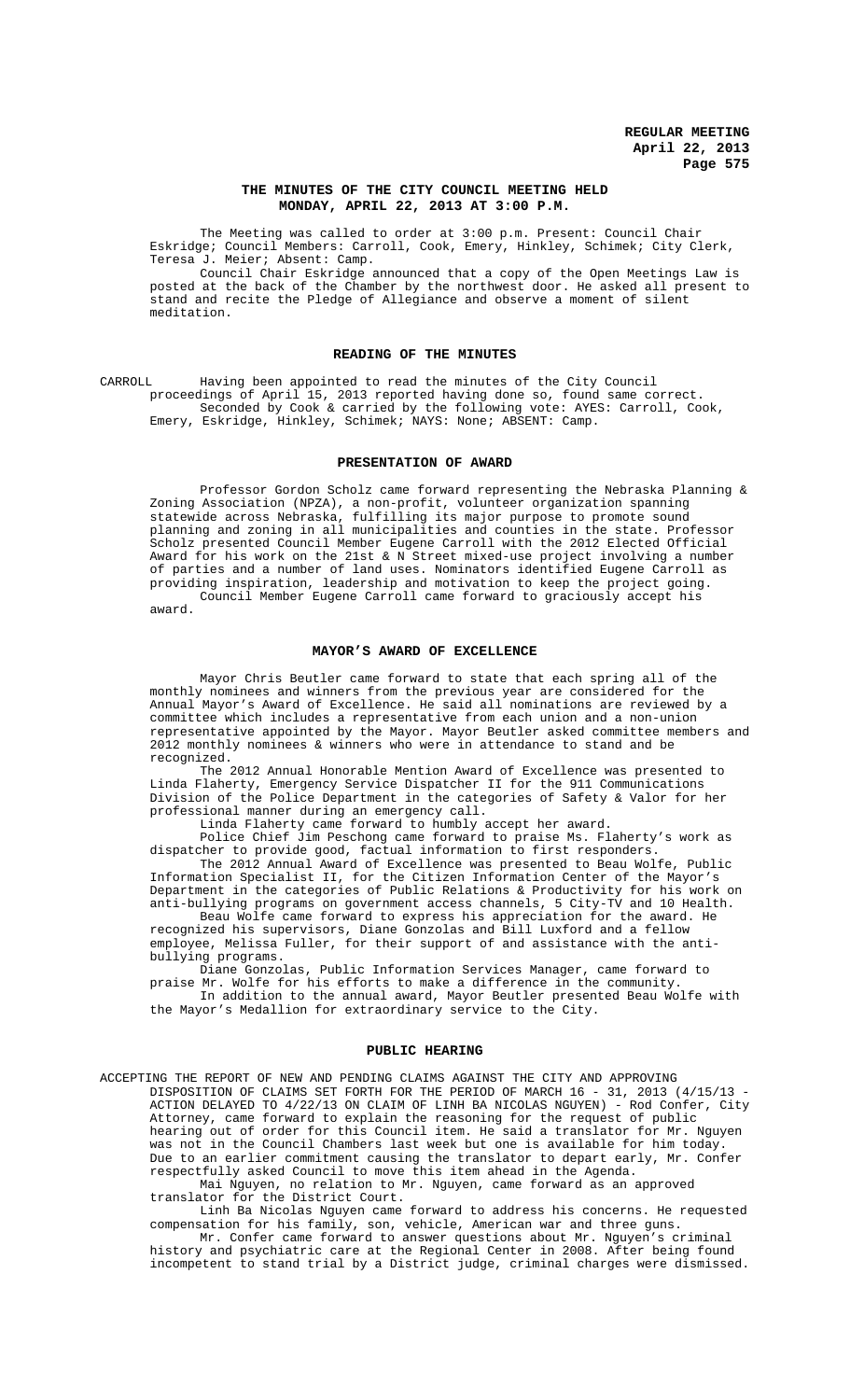Mr. Confer said that during eight-months of treatment at the Regional Center, Mr. Nguyen's vehicle was impounded; in 2009 it was sold. Mr. Nguyen submitted a tort claim in 2010 for the vehicle and property inside. The City paid that claim in 2010, Mr. Nguyen signed a release of all claims at that time and the disposition was approved by the City Council. Mr. Confer said as he understood, Mr. Nguyen's contention is that he was not treated properly by the District Court and is also making another claim for the car which the City already paid. Mr. Confer recommends denial of all claims due to the following: 1) the City Council does not have authority over the District Court of Lancaster County; 2) the claim for Mr. Nguyen's automobile was settled; and 3) the statute of limitations has expired.

Chair Eskridge requested the interpreter, Mai Nguyen, to translate a question to Mr. Nguyen about compensation for the guns. Since Mr. Nguyen recounted a lengthy story in broken English, Ms. Nguyen did not have an answer to translate and the allotted five minutes had come to an end.

Mr. Confer came forward to clarify questions for Council. He said the Council is bound by the provisions of the Nebraska Political Subdivisions Tort Claims Act which sets strict time limits. He restated that the City Council has no authority or jurisdiction to correct anything that may have been done by the District Court. Concerning the large part of the claim, Mr. Confer said there was no basis for finding that the City was negligent in any way and no legal basis for payment of the claim.

Council Member Cook and Council Chair Eskridge commented on Mr. Nguyen's request for help but clarified that the City Council has no authority over the judicial system.

This matter was taken under advisement.

APPLICATION OF WAL-MART STORES, INC. DBA WAL-MART STORE #2432 FOR A CLASS D LIQUOR LICENSE AT 2501 GRAINGER PARKWAY;

MANAGER APPLICATION OF ALAN A. MATULKA FOR WAL-MART STORES, INC. DBA WAL-MART STORE #2432 AT 2501 GRAINGER PARKWAY - Sean Kelley, 7134 Pacific St., Omaha, attorney on behalf of Wal-Mart Stores came forward to take oath and answer questions. Alan Matulka, manager, was on hand for questions. This matter was taken under advisement.

APPLICATION OF DOAN TRANG T. TRINH DBA HOUSE OF HUNAN FOR A CLASS I LIQUOR LICENSE AT 5601 SOUTH 56TH STREET - Doan Trang T. Trinh, owner of House of Hunan, came forward to take oath and answer questions. Dunne Nguyen came forward to translate English for his wife. He reported

to Council that his wife purchased the restaurant less than a year ago and has applied for the liquor license to be under her name. This matter was taken under advisement.

APPLICATION OF CHATTERS LLC DBA RICH BAR & LOUNGE FOR A CLASS C LIQUOR LICENSE AT 1640 O STREET, SUITE 3;

MANAGER APPLICATION OF LAWRENCE J. CHATTERS FOR CHATTERS LLC DBA RICH BAR & LOUNGE AT 1640 O STREET, SUITE 3 - Lawrence Chatters, 1540 S. 21st St., came forward to take oath and answer questions. He stated that this establishment will be his second business venture as he currently owns Main Street Café. He said this new business, formerly known as Smooth, will be more of an upscale bar & lounge and he plans to carry higher-end spirits and beers.

Council Chair Eskridge questioned the applicant about the previous owner. Mr. Chatters stated that Shane Harrington has no connection with Rich Bar & Lounge and will not be allowed to enter the establishment. This matter was taken under advisement.

APPLICATION OF DEMPSEY'S LINCOLN INC. DBA DEMPSEY'S BURGER PUB FOR A CLASS C LIQUOR LICENSE AT 228 NORTH 12TH STREET;

MANAGER APPLICATION OF PAUL R. TUTTLE FOR DEMPSEY'S LINCOLN INC. DBA DEMPSEY'S BURGER PUB AT 228 NORTH 12TH STREET - Paul R. Tuttle, 228 N. 12th St., came forward to take oath and answer questions. He said that he plans to serve upscale, gourmet burgers in an Irish pub setting in the north half of the old Spaghetti Works building. Mr. Tuttle explained his criminal history as it related to a traffic accident more than ten years ago.

# This matter was taken under advisement.

CREATING AND ORDERING CONSTRUCTED PAVING DISTRICT NO. 2632 GENERALLY IN THAT PORTION OF 1ST STREET LYING BETWEEN P AND Q STREETS AND Q STREET BETWEEN 1ST AND 2ND STREET - Holly Lionberger, Public Works & Utilities/Engineering Services, came forward to present the paving district. She said the area is currently a gravel roadway with ditches to take the storm water runoff. Construction would involve paving the roadway with installation of a storm sewer system at an estimated cost of \$688,000. The City has a paving subsidy of around \$97,000 and a storm sewer subsidy of around \$269,000 leaving a special assessment of approximately \$322,000 which would be assessed to the benefitted properties. Ms. Lionberger identified that Tract 3 is owned by the Peoples City Mission and Tracts 1, 2 and 4 are owned by other individuals. She said the cost per front foot is \$224. She clarified a general plan if and when the district is created to iron out local ponding issues.

Pastor Tom Barber, Peoples City Mission, 110 Q St., came forward in favor of the paving district. When they relocated in 1985, dirt roads did not seem to affect the 60 men who were staying at the Mission back then. Last year's numbers showed a growth of need by serving 32,578 people in the shelter and 16,000 who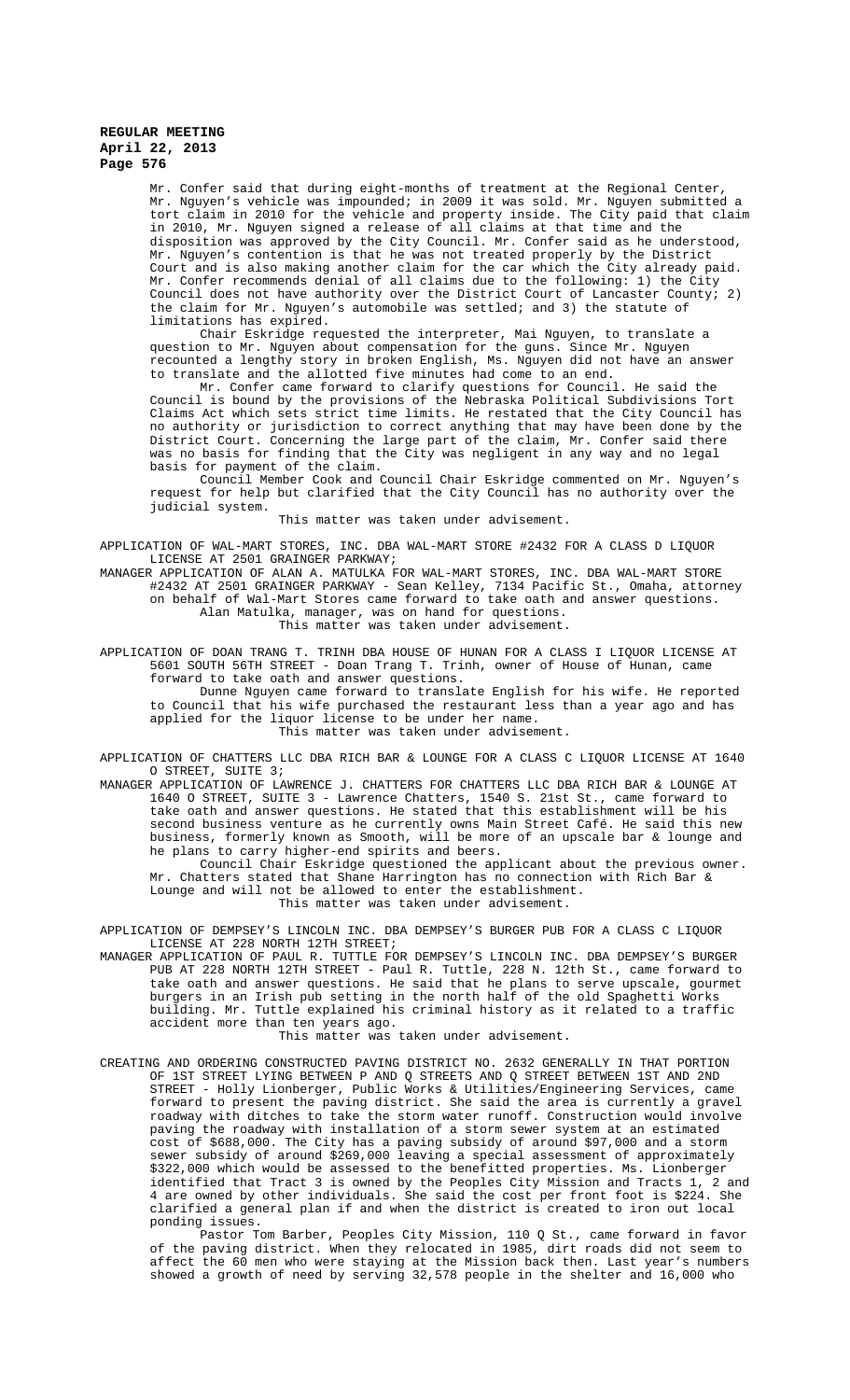came to the medical clinic. Half of the 350 people who spend the night are women and children. Pastor Barber compared the Mission to a small city with its volume of people coming and going on dirt roads.

Joel Sartore submitted his testimony by video tape to speak in favor of the paving district. He suggested that the citizens of Lincoln should pay the entire paving costs. Mr. Sartore feels that the Mission provides invaluable services to the entire community which, in turn, saves the City money.

Larry Keith, 100 West P St., came forward representing Ridgetop Executive Partners, owners of Tract 4, in opposition to the paving district. He said he understands the plight of Peoples City Mission but feels there are adequate sidewalks for pedestrians. Mr. Keith indicated one area as becoming a paved parking lot for the Mission only and he does not think that the City or private property owners should have to pay for that use. In response to Council questions, Mr. Keith said everyone in the area has water drainage issues.

Shirley Whitney, 100 W. P St., came forward representing her business, Shirley's Towing, Inc., to speak in opposition to the paving district. She believes it will have no benefit to surrounding property owners. Like all small businesses who have experienced hard economic times, Ms. Whitney said the added expense of a paving assessment may forced her to make difficult decisions.

Ms. Lionberger came forward to answer questions. She said that the estimated cost of assessment relating to Ms. Whitney's properties, identified as Tract 1 & 2, would be \$90,000. She said the paving assessment could be paid back over a period of 20 years with accumulated interest. This matter was taken under advisement.

AUTHORIZING THE ISSUANCE OF CITY OF LINCOLN TAX ALLOCATION BONDS FOR PUBLIC IMPROVEMENTS AND INFRASTRUCTURE IN THE GATEWAY SENIOR LIVING CENTER PROJECT - David Landis, Urban Development Department Director, came forward to state that in August 2012, the Council approved a redevelopment project at the Gateway Senior Living Center and construction is going on now. Bond money will be used for reimbursement of expenses. The total amount of Phase I is \$12.5 million – the amount of this bond is \$1,625,000.

Lauren Wismer, Gilmore & Bell, Bond Counsel, came forward to answer questions about the authorization of the developer-purchased bonds. Tom Huston, Cline Williams Law Firm, 233 S. 13th St., Suite 1900, came forward on behalf of Gateway Senior Living to answer questions. He said Phase I is scheduled to be completed in early fall.

Jay Harnish, Controller and CFO of Gateway Properties, was on hand for questioning.

This matter was taken under advisement.

APPROVING THE SELECTION OF CONSTRUCTORS INC. AS LOWEST BIDDER AND AUTHORIZING EXECUTION OF THE CONSTRUCTION CONTRACT BETWEEN THE CITY AND THE NEBRASKA DEPT. OF ROADS FOR THE USE OF FEDERAL TRANSPORTATION PROGRAM FUNDS FOR PROJECT NO. HSIP-5254(8), SUPERIOR STREET AND I-180 EAST RAMP SAFETY PROJECT - Craig Aldridge, Public Works & Utilities/Engineering Services, came forward to answer questions and to request approval of awarding the contract to Constructors, Inc. In response to Council questions about the project, Mr. Aldridge said they are planning on adding 20 feet of concrete pavement to the east side and regrading the ditch.

This matter was taken under advisement.

# **COUNCIL ACTION**

### **REPORTS OF CITY OFFICERS**

AFFIDAVIT OF MAILING FOR BOARD OF EQUALIZATION - SOUTH STREET BUSINESS IMPROVEMENT DISTRICT - CLERK presented said report which was placed on file in the Office of the City Clerk.

AFFIDAVIT OF MAILING FOR BOARD OF EQUALIZATION - NORTH 27TH STREET BUSINESS IMPROVEMENT DISTRICT - CLERK presented said report which was placed on file in the Office of the City Clerk.

AFFIDAVIT OF MAILING FOR BOARD OF EQUALIZATION - UNIVERSITY PLACE BUSINESS IMPROVEMENT DISTRICT - CLERK presented said report which was placed on file in the Office of the City Clerk.

AFFIDAVIT OF MAILING FOR BOARD OF EQUALIZATION - HAVELOCK BUSINESS IMPROVEMENT DISTRICT - CLERK presented said report which was placed on file in the Office of the City Clerk.

- REQUEST OF PUBLIC WORKS TO SET THE HEARING DATE OF MONDAY, MAY 6, 2013, AT 3:00 P.M. & PLACE ON THE FORMAL CITY COUNCIL AGENDA THE FOLLOWING:
	- 13-57 CREATE & ORDER CONSTRUCTED A 6" WATER MAIN IN DUDLEY ST. FROM 50TH ST. TO 51ST ST., AND ASSESS THE COST THEREOF AGAINST THE BENEFITTED PROPERTIES. Approved, 6-0.
- ANNUAL REPORT FOR THE YEAR 2012 PREPARED BY CITY LAW DEPARTMENT DATED APRIL, 2013 - CLERK presented said report which was placed on file in the Office of the City Clerk. **(3)**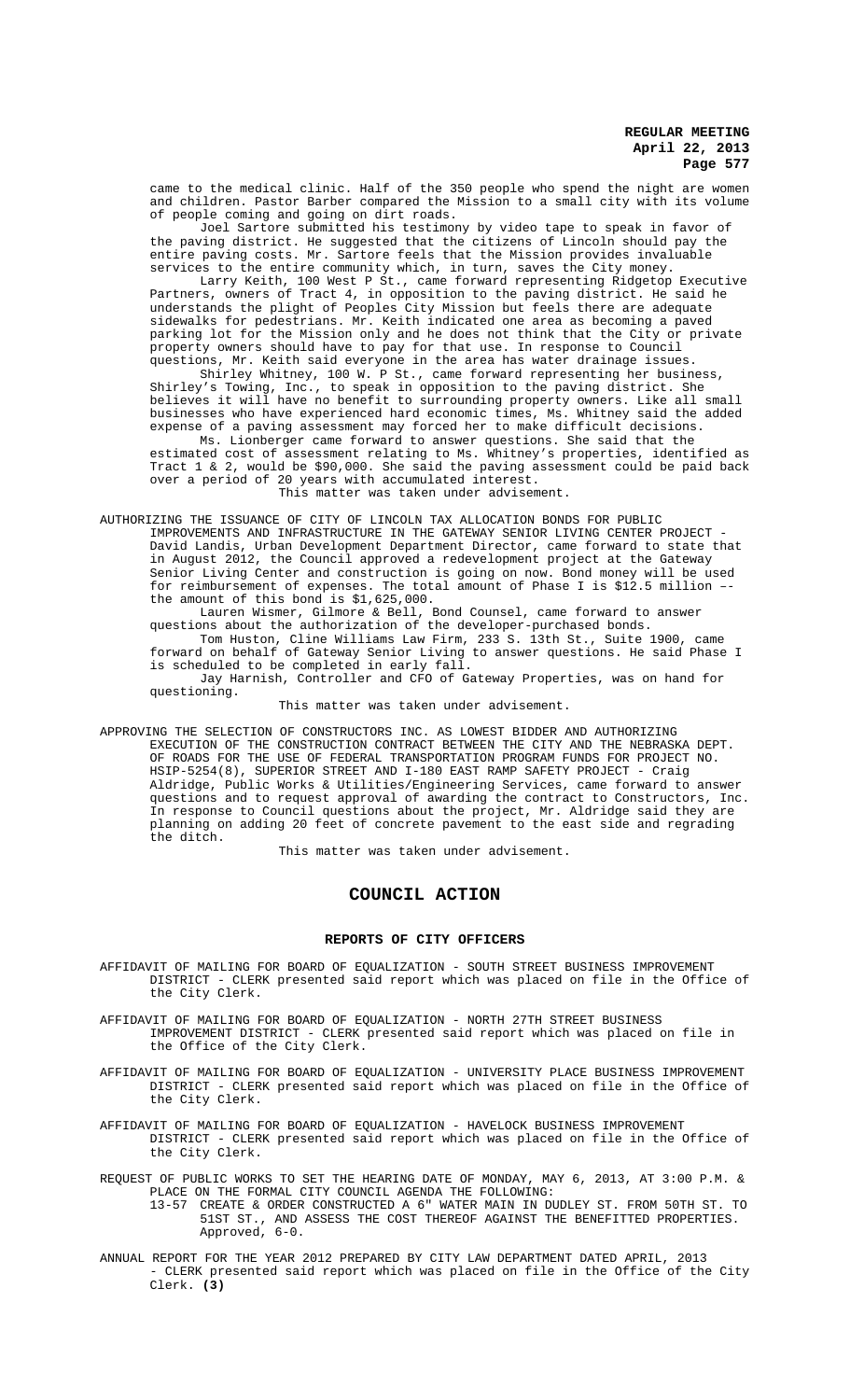- CLERK'S LETTER AND MAYOR'S APPROVAL OF RESOLUTIONS AND ORDINANCES PASSED BY THE CITY COUNCIL ON APRIL 8, 2013 - CLERK presented said report which was placed on file in the Office of the City Clerk. **(27-1)**
- CLERK'S LETTER AND MAYOR'S APPROVAL OF ORDINANCE NOS. 19867 & 19868 PASSED BY THE CITY COUNCIL ON APRIL 15, 2013 - CLERK presented said report which was placed on file in the Office of the City Clerk. **(27-1)**

#### **PETITIONS & COMMUNICATIONS**

SETTING THE HEARING DATE OF MONDAY, MAY 6, 2013 AT 3:00 P.M. FOR THE APPLICATION OF JSD, LLC DBA HUSKERVILLE PIZZA & PUB FOR A CLASS C LIQUOR LICENSE LOCATED AT 2805 NW 49TH STREET - CLERK read the following resolution, introduced by Jonathan Cook, who moved its adoption:<br>A-87297 BE IT RESOLVED by the City Counc

BE IT RESOLVED by the City Council, of the City of Lincoln, that a hearing date is hereby set for Monday, May 6, 2013, at 3:00 p.m. or as soon thereafter as possible in the City Council Chambers, County-City Building, 555 S. 10th St., Lincoln, NE for the application of JSD, LLC dba Huskerville Pizza & Pub for a Class C liquor license located at 2805 NW 49th Street. If the Police Dept. is unable to complete the investigation by said time, a new hearing date will be set.

Introduced by Jonathan Cook Seconded by Carroll & carried by the following vote: AYES: Carroll, Cook, Emery, Eskridge, Hinkley, Schimek; NAYS: None; ABSENT: Camp.

PLACED ON FILE IN THE OFFICE OF THE CITY CLERK: Administrative Amendment No. 13015 to Special Permit No. 674, Coddington Heights Community Unit Plan, approved by the Planning Director on April 10, 2013 requested by Sinda Dux to decrease the rear yard setback from 20 feet to 5 feet

next to common open space on property located at 2301 SW 18th Street.

REFERRALS TO THE PLANNING DEPARTMENT:

Change of Zone No. 13005 - App. of BargnBarn to designate the Lincoln Air Force<br>Base (LAFB) Remote Facility as a Historic Landmark on property generally located (LAFB) Remote Facility as a Historic Landmark on property generally located at NW 84th Street and West Adams Street (6901 West Adams Street). Special Permit No. 13013 - App. of BargnBarn for historic preservation for use of a landmark property as a commercial business on property generally located at NW 84th Street and West Adams Street. Change of Zone No. 13007 - App. of William and Marcia Thornton to designate the Conrad A. Schaaf House as a Historic Landmark on property generally located at South18th Street and H Street (659 South 18th Street). Special Permit No. 13015 - App. of William and Marcia Thornton for historic preservation for use of a landmark property as a neighborhood meeting facility on property generally located at South 18th Street and H Street (659 South 18th Street).

### **MISCELLANEOUS REFERRALS - NONE**

#### **LIQUOR RESOLUTIONS**

APPLICATION OF WAL-MART STORES, INC. DBA WAL-MART STORE #2432 FOR A CLASS D LIQUOR LICENSE AT 2501 GRAINGER PARKWAY - CLERK read the following resolution, introduced by Eugene Carroll, who moved its adoption for approval:

A-87298 BE IT RESOLVED by the City Council of the City of Lincoln, Nebraska: That after hearing duly had as required by law, consideration of the facts of this application, the Nebraska Liquor Control Act, and the pertinent City ordinances, the City Council recommends that the application of Wal-Mart Stores, Inc. dba Wal-Mart Store #2432 for a Class "D" liquor license at 2501 Grainger Parkway, Lincoln, Nebraska, for the license period ending April 30, 2014, be approved with the condition that:

1. All employees must possess a valid Responsible Beverage Server/Seller Permit as required by Section 5.04.124 of the Lincoln Municipal Code.

2. The premises must comply in every respect with all city and state regulations.

The City Clerk is directed to transmit a copy of this resolution to the Nebraska Liquor Control Commission.

Introduced by Eugene Carroll

Seconded by Hinkley & carried by the following vote: AYES: Carroll, Cook, Emery, Eskridge, Hinkley, Schimek; NAYS: None; ABSENT: Camp.

MANAGER APPLICATION OF ALAN A. MATULKA FOR WAL-MART STORES, INC. DBA WAL-MART STORE #2432 AT 2501 GRAINGER PARKWAY - CLERK read the following resolution, introduced by Eugene Carroll, who moved its adoption for approval:

A-87299 WHEREAS, Wal-Mart Stores, Inc. dba Wal-Mart Store #2432 located at 2501 Grainger Parkway, Lincoln, Nebraska has been approved for a Retail Class "D" liquor license, and now requests that Alan A. Matulka be named manager;

WHEREAS, Alan A. Matulka appears to be a fit and proper person to manage said business.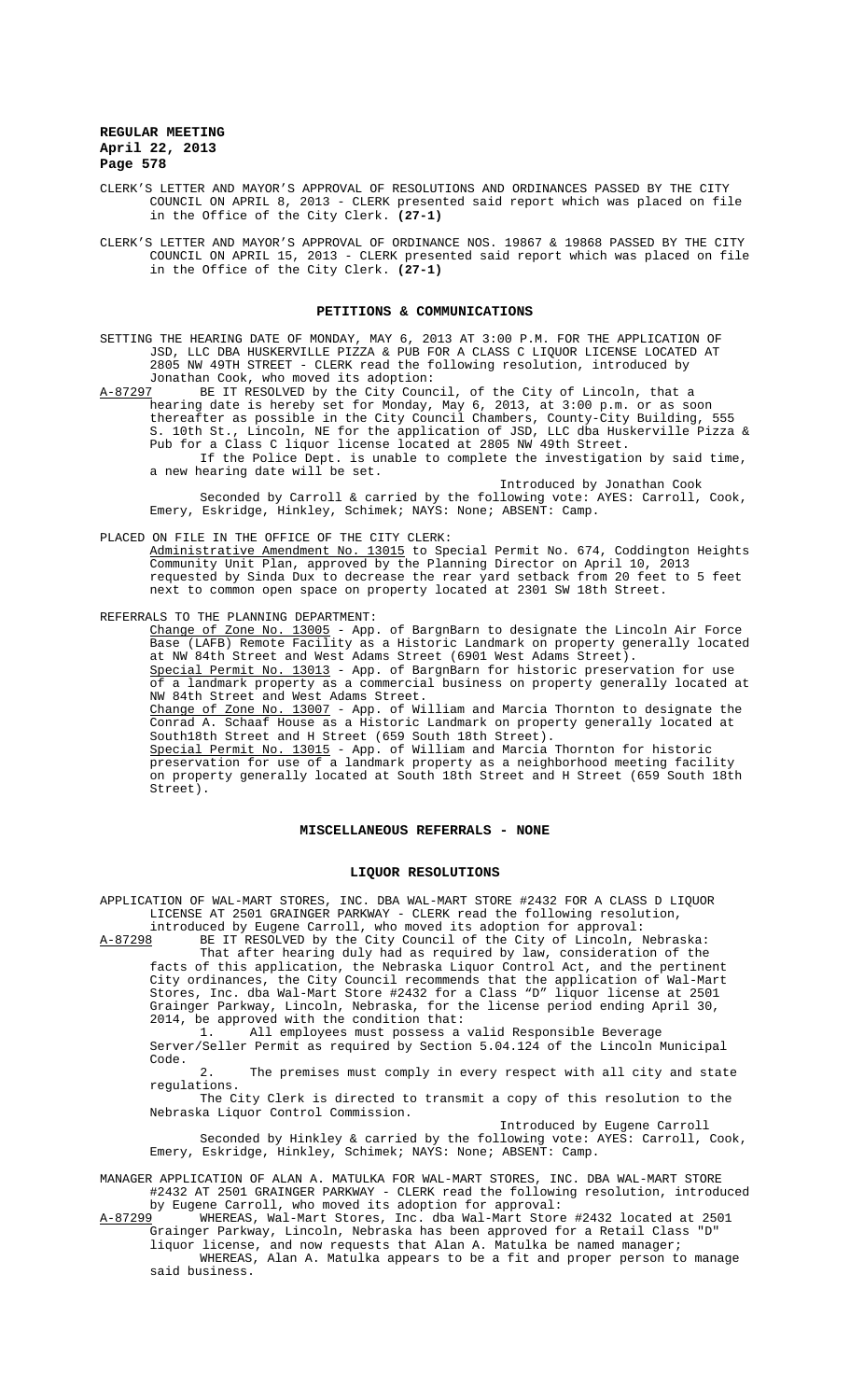NOW, THEREFORE, BE IT RESOLVED by the City Council of the City of Lincoln, Nebraska:

That after hearing duly had as required by law, consideration of the facts of this application, the Nebraska Liquor Control Act, and the pertinent City ordinances, the City Council recommends that Alan A. Matulka be approved as manager of this business for said licensee. The City Clerk is directed to transmit a copy of this resolution to the Nebraska Liquor Control Commission Introduced by Eugene Carroll

Seconded by Hinkley & carried by the following vote: AYES: Carroll, Cook, Emery, Eskridge, Hinkley, Schimek; NAYS: None; ABSENT: Camp.

APPLICATION OF DOAN TRANG T. TRINH DBA HOUSE OF HUNAN FOR A CLASS I LIQUOR LICENSE AT 5601 SOUTH 56TH STREET - CLERK read the following resolution, introduced by Eugene Carroll, who moved its adoption for approval:

A-87300 BE IT RESOLVED by the City Council of the City of Lincoln, Nebraska: That after hearing duly had as required by law, consideration of the facts of this application, the Nebraska Liquor Control Act, and the pertinent City ordinances, the City Council recommends that the application of Doan Trang T. Trinh dba House of Hunan for a Class "I" liquor license at 5601 South 56th Street, Lincoln, Nebraska, for the license period ending April 30, 2014, be approved with the condition that:

1. Applicant must successfully complete the responsible beverage server training course required by Section 5.04.035 of the Lincoln Municipal Code within 30 days of approval of this resolution.

2. All employees must possess a valid Responsible Beverage Server/Seller Permit as required by Section 5.04.124 of the Lincoln Municipal Code.

3. The premises must comply in every respect with all city and state regulations.

The City Clerk is directed to transmit a copy of this resolution to the Nebraska Liquor Control Commission.

Introduced by Eugene Carroll

Seconded by Hinkley & carried by the following vote: AYES: Carroll, Cook, Emery, Eskridge, Hinkley, Schimek; NAYS: None; ABSENT: Camp.

APPLICATION OF CHATTERS LLC DBA RICH BAR & LOUNGE FOR A CLASS C LIQUOR LICENSE AT 1640 O STREET, SUITE 3 - CLERK read the following resolution, introduced by Eugene Carroll, who moved its adoption for approval:

A-87301 BE IT RESOLVED by the City Council of the City of Lincoln, Nebraska:

That after hearing duly had as required by law, consideration of the facts of this application, the Nebraska Liquor Control Act, and the pertinent City ordinances, the City Council recommends that the application of Chatters LLC dba Rich Bar & Lounge for a Class "C" liquor license at 1640 O Street, Suite 3, Lincoln, Nebraska, for the license period ending October 31, 2013, be approved with the condition that:

1. All employees must possess a valid Responsible Beverage Server/Seller Permit as required by Section 5.04.124 of the Lincoln Municipal Code.

2. The premises must comply in every respect with all city and state regulations.

The City Clerk is directed to transmit a copy of this resolution to the Nebraska Liquor Control Commission.

Introduced by Eugene Carroll Seconded by Hinkley & carried by the following vote: AYES: Carroll, Cook, Emery, Eskridge, Hinkley, Schimek; NAYS: None; ABSENT: Camp.

MANAGER APPLICATION OF LAWRENCE J. CHATTERS FOR CHATTERS LLC DBA RICH BAR & LOUNGE AT 1640 O STREET, SUITE 3 - CLERK read the following resolution, introduced by Eugene Carroll, who moved its adoption for approval:

A-87302 MHEREAS, Chatters LLC dba Rich Bar & Lounge located at 1640 O Street, Suite 3, Lincoln, Nebraska has been approved for a Retail Class "C" liquor

license, and now requests that Lawrence J. Chatters be named manager; WHEREAS, Lawrence J. Chatters appears to be a fit and proper person to manage said business.

NOW, THEREFORE, BE IT RESOLVED by the City Council of the City of Lincoln, Nebraska:

That after hearing duly had as required by law, consideration of the facts of this application, the Nebraska Liquor Control Act, and the pertinent City ordinances, the City Council recommends that Lawrence J. Chatters be approved as manager of this business for said licensee. The City Clerk is directed to transmit a copy of this resolution to the Nebraska Liquor Control Commission.

Introduced by Eugene Carroll Seconded by Hinkley & carried by the following vote: AYES: Carroll, Cook, Emery, Eskridge, Hinkley, Schimek; NAYS: None; ABSENT: Camp.

APPLICATION OF DEMPSEY'S LINCOLN INC. DBA DEMPSEY'S BURGER PUB FOR A CLASS C LIQUOR LICENSE AT 228 NORTH 12TH STREET - CLERK read the following resolution,

introduced by Eugene Carroll, who moved its adoption for approval:<br>A-87303 BE IT RESOLVED by the City Council of the City of Lincoln, I A-87303 BE IT RESOLVED by the City Council of the City of Lincoln, Nebraska: That after hearing duly had as required by law, consideration of the facts of this application, the Nebraska Liquor Control Act, and the pertinent

City ordinances, the City Council recommends that the application of Dempsey's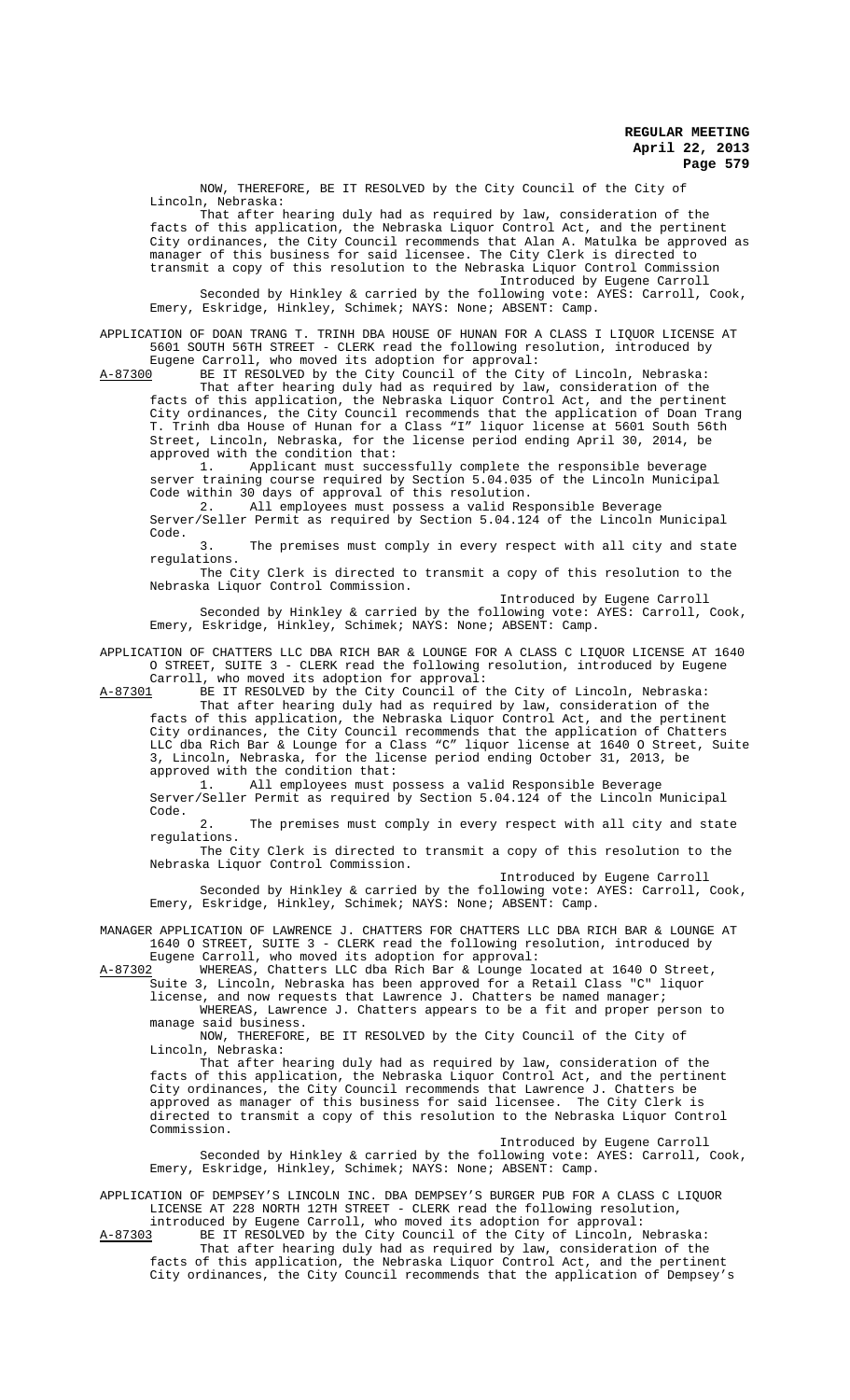> Lincoln Inc. dba Dempsey's Burger Pub for a Class "C" liquor license at 228 North 12th Street, Lincoln, Nebraska, for the license period ending October 31, 2013, be approved with the condition that:

1. All employees must possess a valid Responsible Beverage Server/Seller Permit as required by Section 5.04.124 of the Lincoln Municipal Code.

2. The premises must comply in every respect with all city and state regulations.

The City Clerk is directed to transmit a copy of this resolution to the Nebraska Liquor Control Commission. Introduced by Eugene Carroll

Seconded by Hinkley & carried by the following vote: AYES: Carroll, Cook, Emery, Eskridge, Hinkley, Schimek; NAYS: None; ABSENT: Camp.

MANAGER APPLICATION OF PAUL R. TUTTLE FOR DEMPSEY'S LINCOLN INC. DBA DEMPSEY'S BURGER PUB AT 228 NORTH 12TH STREET - CLERK read the following resolution, introduced by Eugene Carroll, who moved its adoption for approval:<br>A-87304 WHEREAS, Dempsey's Lincoln Inc. dba Dempsey's Bu

WHEREAS, Dempsey's Lincoln Inc. dba Dempsey's Burger Pub located at 228 North 12th Street, Lincoln, Nebraska has been approved for a Retail Class "C" liquor license, and now requests that Paul R. Tuttle be named manager;

WHEREAS, Paul R. Tuttle appears to be a fit and proper person to manage said business.

NOW, THEREFORE, BE IT RESOLVED by the City Council of the City of Lincoln, Nebraska:

That after hearing duly had as required by law, consideration of the facts of this application, the Nebraska Liquor Control Act, and the pertinent City ordinances, the City Council recommends that Paul R. Tuttle be approved as manager of this business for said licensee. The City Clerk is directed to transmit a copy of this resolution to the Nebraska Liquor Control Commission.

Introduced by Eugene Carroll

Seconded by Hinkley & carried by the following vote: AYES: Carroll, Cook, Emery, Eskridge, Hinkley, Schimek; NAYS: None; ABSENT: Camp.

### **ORDINANCES - 2ND READING & RELATED RESOLUTIONS (as required)**

- CREATING AND ORDERING CONSTRUCTED PAVING DISTRICT NO. 2632 GENERALLY IN THAT PORTION OF 1ST STREET LYING BETWEEN P AND Q STREETS AND Q STREET BETWEEN 1ST AND 2ND STREET - CLERK read an ordinance, introduced by Jon Camp, creating and ordering constructed Paving District No. 2632, defining the limits thereof, establishing the width of the roadway to be paved and the width of the grading to be done, providing for the curbing, guttering, and relaying of sidewalks, providing for the payment of the cost thereof, designating the property to be benefitted, providing for assessment of the costs of the improvements constructed therein, providing for the acquisition of easements and additional right-of-way, if necessary, and repealing all ordinances or parts of ordinances in conflict therewith, the second time.
- AUTHORIZING THE ISSUANCE OF CITY OF LINCOLN TAX ALLOCATION BONDS FOR PUBLIC IMPROVEMENTS AND INFRASTRUCTURE IN THE GATEWAY SENIOR LIVING CENTER PROJECT CLERK read an ordinance, introduced by Jon Camp, authorizing and providing for the issuance of the City of Lincoln, Nebraska Tax Allocation Bonds, Notes or other Obligations, in one or more taxable or tax-exempt series, in an aggregate principal amount not to exceed \$1,625,000 for the purpose of (1) paying the costs of acquiring, purchasing, constructing, reconstructing, improving, extending, rehabilitating, installing, equipping, furnishing and completing certain improvements within the City's Gateway Senior Living Project - Phase I Area, including acquiring any real estate and/or interests in real estate in connection therewith, and (2) paying the costs of issuance thereof; prescribing the form and certain details of the bonds, notes or other obligations; pledging certain tax revenue and other revenue to the payment of the principal of and interest on the bonds, notes or other obligations as the same become due; limiting payment of the bonds, notes or other obligations to such tax revenues; creating and establishing funds and accounts; delegating, authorizing and directing the Finance Director to exercise his independent discretion and judgment in determining and finalizing certain terms and provisions of the bonds, notes or other obligations not specified herein; taking other actions and making other covenants and agreements in connection with the foregoing; and related matters, the second time.

#### **PUBLIC HEARING - RESOLUTIONS**

Approving the selection of Constructors Inc. as lowest bidder and authorizing execution of the construction contract between the City and the Nebraska Dept. of Roads for the use of Federal Transportation Program funds for Project No. HSIP-5254(8), Superior Street and I-180 East Ramp Safety Project - CLERK read the following resolution, introduced by Jon Camp.

COOK Moved its adoption:<br>A-87305 WHEREAS, the City o WHEREAS, the City of Lincoln adopted Resolution No. A-87272 on March 25, 2013 approving an Agreement for the use of Federal Transportation Program Funds for improvements to be constructed for the Superior Street and I-180 East Ramp Safety Project No. HSIP-5254(8); and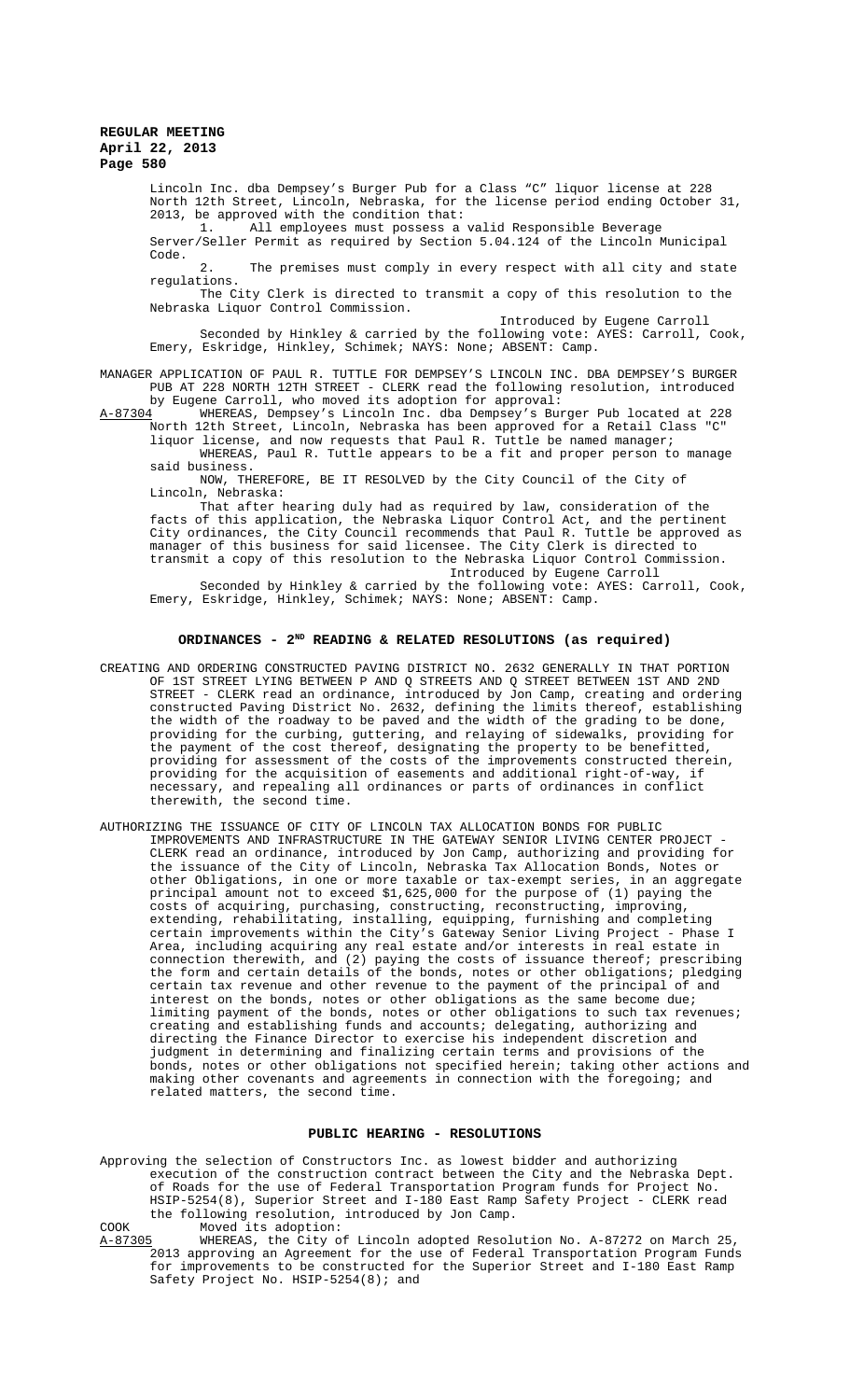WHEREAS, the State and City received bids for the construction of the proposed work and selected Constructors Inc. as the low bidder to whom the contract should be awarded.

NOW, THEREFORE, BE IT RESOLVED by the City Council of the City of Lincoln, Nebraska:

That the City concurs in the selection of the above mentioned contractor; that the City does not desire to perform the work with its own forces in lieu of performing the work by the contract method; and hereby authorizes the Mayor to execute the construction contract on behalf of the City.

The City Clerk is directed to return the executed copies of the Agreements to the Department of Public Works & Utilities, for transmittal and execution by the State Department of Roads.

Introduced by Jon Camp Seconded by Carroll & carried by the following vote: AYES: Carroll, Cook, Emery, Eskridge, Hinkley, Schimek; NAYS: None; ABSENT: Camp.

#### **ORDINANCE - 3RD READING & RELATED RESOLUTIONS (as required)**

AMENDING THE PAY SCHEDULE FOR A CERTAIN EMPLOYEE GROUP WHOSE CLASSIFICATIONS ARE ASSIGNED TO THE PAY RANGE WHICH IS PREFIXED BY THE LETTER "A" BY CHANGING THE PAY RANGE OF THE CLASSIFICATION OF "SYSTEMS SOFTWARE INTEGRATOR" - CLERK read an ordinance, introduced by DiAnna Schimek, amending Section 1 of Ordinance No. 19601 passed August 15, 2011, relating to the pay schedules of employees whose classifications are assigned to the pay range which is prefixed by the letter "A", by amending the pay range of the job classification Systems Software Integrator from (A15) to (A17), the third time.<br>SCHIMEK Moved to pass the ordinance as read.

Moved to pass the ordinance as read.

Seconded by Cook & carried by the following vote: AYES: Carroll, Cook, Emery, Eskridge, Hinkley, Schimek; NAYS: None; ABSENT: Camp. The ordinance, being numbered **#19871**, is recorded in Ordinance Book #28, Page .

### **RESOLUTION - FOR ACTION ONLY**

ACCEPTING THE REPORT OF NEW AND PENDING CLAIMS AGAINST THE CITY AND APPROVING DISPOSITION OF CLAIMS SET FORTH FOR THE PERIOD OF MARCH 16 - 31, 2013 (4/15/13 - ACTION DELAYED TO 4/22/13 ON CLAIM OF LINH BA NICOLAS NGUYEN) - PRIOR to reading:

COOK Moved to suspend Council rules to move Item 24), Bill No. 13R-79C, prior to the Consent Agenda for Public Hearing and Action on this date. Seconded by Schimek & carried by the following vote: AYES: Carroll, Cook, Emery, Eskridge, Hinkley, Schimek; NAYS: None; ABSENT: Camp.

CLERK Read the following resolution, introduced by Jonathan Cook, who moved its adoption:<br><u>A-87306</u> BE

A-87306 BE IT RESOLVED by the City Council of the City of Lincoln, Nebraska:

That the claims listed in the attached report, marked as Exhibit "A", dated April 1, 2013, of various new and pending tort claims filed against the City of Lincoln with the Office of the City Attorney or the Office of the City Clerk, as well as claims which have been disposed of, are hereby received as required by Neb. Rev. Stat. § 13-905 (Reissue 1997). The dispositions of claims by the Office of the City Attorney, as shown by the attached report, are hereby approved:

#### DENIED CLAIMS ALLOWED/SETTLED CLAIMS

Linh Ba Nicolas Nguyen NAS\*

\* No Amount Specified

The City Attorney is hereby directed to mail to the various claimants listed herein a copy of this resolution which shows the final disposition of their claim.

Introduced by Jonathan Cook Seconded by Carroll & carried by the following vote: AYES: Carroll, Cook, Emery, Eskridge, Hinkley, Schimek; NAYS: None; ABSENT: Camp.

### **ORDINANCES - 1ST READING & RELATED RESOLUTIONS (as required)**

AMENDING TITLE 5 OF THE LINCOLN MUNICIPAL CODE RELATING TO LICENSES AND REGULATIONS BY ADDING A NEW CHAPTER 5.21, ENTERTAINMENT DISTRICTS, AND AMENDING CHAPTER 5.04, ALCOHOLIC LIQUOR, TO REGULATE THE SALE, SERVICE AND CONSUMPTION OF ALCOHOLIC LIQUOR IN COMMONS AREAS - CLERK read an ordinance, introduced by Jonathan Cook, amending Title 5 of the Lincoln Municipal Code relating to Licenses and Regulations to regulate the sale, service and consumption of alcoholic liquor in commons areas by amending Section 5.04.020 to add definitions for "beer garden," "commons area," "Entertainment District," and "sidewalk café,"; amending Section 5.04.210 to provide for an occupation tax for an Entertainment District liquor license; adding a new Section numbered 5.04.295 to prohibit certain acts by Entertainment District liquor licensees, managers, and employees; amending Section 5.04.300 to increase penalty provisions; adding a new Chapter 5.21, Entertainment Districts, by adding Section 5.21.010 to set forth the legislative intent of this chapter; adding Section 5.21.020 to provide definitions for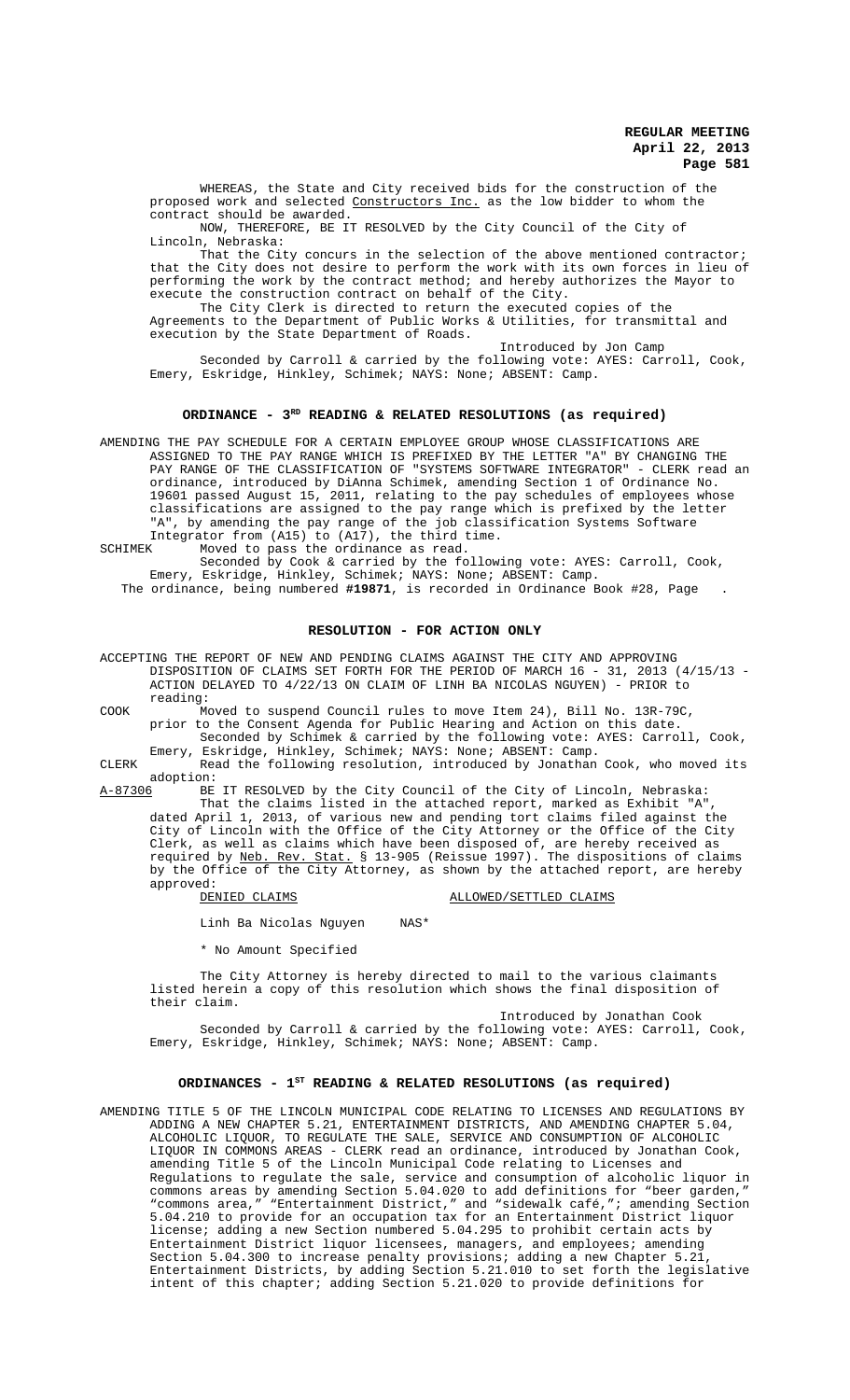"commons area," "Entertainment District Review Committee," "entertainment venue," "Internal Liquor Committee," and "promotional association"; adding Section 5.21.030 to provide the City Council the authority to designate an area as an Entertainment District and to authorize the City Clerk to issue a permit, and to provide permit terms; adding Section 5.21.040 to establish commons area design requirements; adding Section 5.21.050 to establish the application process for an Entertainment District designation and permit, and to establish associated fees; adding Section 5.21.060 to establish additional permit terms; adding Section 5.21.070 to establish a permit modification process; adding Section 5.21.080 to establish a renewal process for Entertainment District designations and permits; adding Section 5.21.090 to establish a process for logging complaints relating to Entertainment Districts; adding Section 5.21.100 to provide a severability and savings clause; and repealing Sections 5.04.020, 5.04.210 and 5.04.300 of the Lincoln Municipal Code as hitherto existing, the first time.

AMENDING TITLE 9 OF THE LINCOLN MUNICIPAL CODE RELATING TO PUBLIC PEACE AND WELFARE TO ADD A NEW CHAPTER 9.30 ENTITLED "DONATION BOXES" BY ADDING SECTION 9.30.010 TO SET FORTH DEFINITIONS USED IN THIS CHAPTER; ADDING SECTION 9.30.020 TO SET FORTH THE LEGISLATIVE INTENT OF THE COUNCIL; ADDING SECTION 9.30.030 TO PROHIBIT DONATION BOXES FOR OTHER THAN CHARITABLE PURPOSES; ADDING SECTION 9.30.040 TO PROVIDE FOR ISSUANCE OF DONATION BOX PERMITS; ADDING SECTION 9.30.050 TO PROVIDE FOR ENFORCEMENT OF THIS CHAPTER; ADDING SECTION 9.30.060 TO PROVIDE EXEMPTIONS FOR DONATION BOXES ON PROPERTY OWNED BY A CHARITABLE ORGANIZATION; AND ADDING SECTION 9.30.070 TO PROVIDE FOR SEVERABILITY OF THE PROVISIONS OF THIS CHAPTER - CLERK read an ordinance, introduced by Jonathan Cook, amending Title 9 of the Lincoln Municipal Code relating to Public Peace and Welfare to add a new Chapter 9.30 entitled "Donation Boxes" by adding Section 9.30.010 to set forth definitions used in this chapter; adding Section 9.30.020 to set forth the Legislative Intent of the Council; adding Section 9.30.030 to prohibit Donation Boxes for other than charitable purposes; adding Section 9.30.040 to provide for issuance of Donation Box Permits; adding Section 9.30.050 to provide for enforcement of this chapter; adding Section 9.30.060 to provide exemptions for donation boxes on property owned by a charitable organization; and adding Section 9.30.070 to provide for severability of the provisions of this chapter, the first time.

# RESOLUTIONS -  $1^{ST}$  READING - ADVANCE NOTICE

- APPOINTING DR. NATHAN HAECKER TO THE LINCOLN-LANCASTER COUNTY BOARD OF HEALTH FOR A TERM EXPIRING APRIL 15, 2016.
- REAPPOINTING DR. KARLA K. LESTER AND DR. HEIDI STARK TO THE LINCOLN-LANCASTER COUNTY BOARD OF HEALTH FOR TERMS EXPIRING APRIL 15, 2016.
- REAPPOINTING RONALD GEARY TO THE HEATING, VENTILATING & COOLING EXAMINERS BOARD FOR A TERM EXPIRING APRIL 4, 2016.
- REAPPOINTING BOB RIPLEY AND JOE TIDBALL TO THE PARKS & RECREATION ADVISORY BOARD FOR TERMS EXPIRING APRIL 27, 2016.
- REAPPOINTING CLEOME MULLISON TO THE PARKS & RECREATION ADVISORY BOARD FOR A TERM EXPIRING JUNE 1, 2014.
- APPOINTING ANNETTE MCROY TO THE BOARD OF ZONING APPEALS FOR A TERM EXPIRING FEBRUARY 1, 2018.
- APPOINTING DAVE JOHNSON TO THE BUILDING CODE BOARD OF APPEALS FOR A TERM EXPIRING APRIL 1, 2016.
- REAPPOINTING CRAIG GIES TO THE BUILDING CODE BOARD OF APPEALS FOR A TERM EXPIRING APRIL 1, 2016.
- ACCEPTING THE REPORT OF NEW AND PENDING CLAIMS AGAINST THE CITY AND APPROVING DISPOSITION OF CLAIMS SET FORTH FOR THE PERIOD OF APRIL 1-15, 2013.

APPROVING AN INTERLOCAL AGREEMENT BETWEEN THE CITY OF LINCOLN AND LANCASTER COUNTY SCHOOL DISTRICT 001 TO PROVIDE FOR MAINTENANCE AND OTHER OBLIGATIONS FOR HERITAGE SCHOOL LOCATED NEAR THE NATURE CENTER IN PIONEERS PARK.

APPROVING A CONSTRUCTION ENGINEERING SERVICES AGREEMENT BETWEEN THE CITY OF LINCOLN AND THE NEBRASKA DEPT. OF ROADS FOR THE USE OF FEDERAL HIGHWAY SAFETY IMPROVEMENT PROGRAM FUNDS FOR THE SUPERIOR STREET AND I-180 EAST RAMP SAFETY PROJECT (PROJECT NO. HSIP-5254(8); CITY PROJECT NO. 702620).

#### **MISCELLANEOUS BUSINESS - NONE**